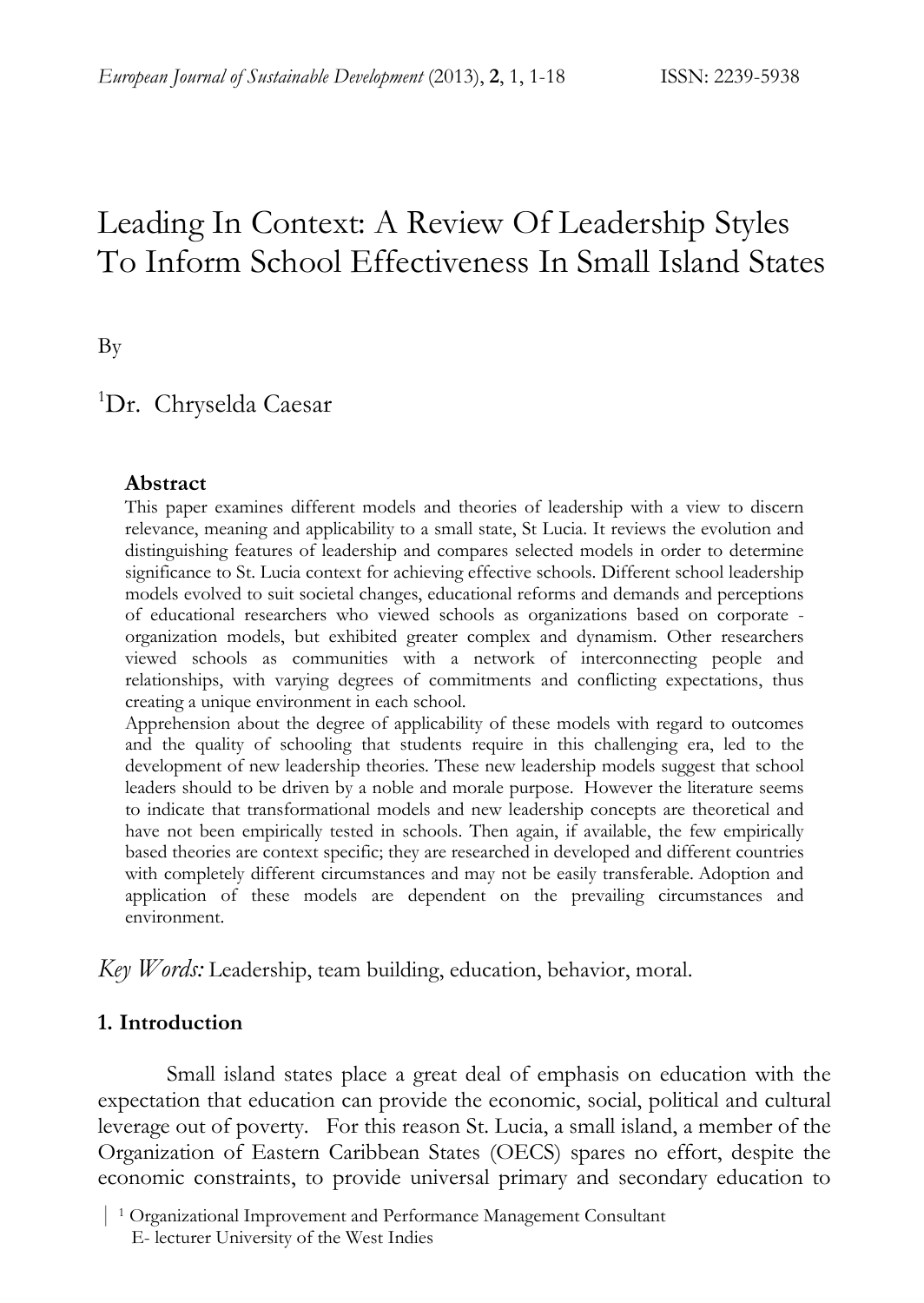the student population. No doubt the availability of resources will greatly compromise the delivery of quality education in small developing states. It is not uncommon to find students with no text or copy books, teachers teaching with limited training, dearth of learning resources and frequent disruption of electricity and water in the schools.

At the same time small island states with small population and fragile economies are subject to global and economic competitiveness, technological changes and advancement, migration and brain drain, imbalance in import and export expenditure, poverty and illiteracy , inadequate health, all occurring within a continuous changing environment.

The sum total and interactions of all the elements at the micro and macro level, frequent change of government and government policies and priorities, the public's expectations of schools, internal and external influences have created a unique challenge for the schools in small island states, St Lucia no exception.

While providing education is an expensive exercise, the commitment to provide greater access is reflected in the percentage of revenue allocated for this exercise. For example over the last ten years from 1994 to 2004, approximately 20% to 28% of the country's recurrent annual budget was allocated to the Ministry Of Education for improvement and maintenance of the education system. The government contributes approximately 10% of the annual budget to education (Government of St. Lucia Estimates, 1993/1994- 2003/2004). According to the Caribbean Education Strategy Report (2001) of the 21 small states in the Caribbean region, St. Lucia occupies the  $5<sup>th</sup>$  place, in terms of percentage of GDP and education expenditure. It spends 7.2% of gross domestic product on education.

Despite government's commitment to expand access to education, students' performance in standardized tests reveals low achievement at the 3 different grades levels over the past five years. Approximately 36% of primary students (approximately 3194) who wrote the Grade 2 Standardize Test passed with a score at or above 60%. Approximately 3000 students wrote the grade 4 Minimum Standards test, but less than 30% attained the expected standard pass score of 60%. At the grade 6 level, the national mean has been relatively low (below 50%). What is more alarming is that more than 50% of primary school cohorts perform below the national mean at the national common entrance examination (the qualifier examination to gain access to secondary school) and are unable to satisfy the entry requirements for secondary education. The national mean has been lowered in several instances in order to accept borderline students (Government of St. Lucia, Education Statistical Digest,2003).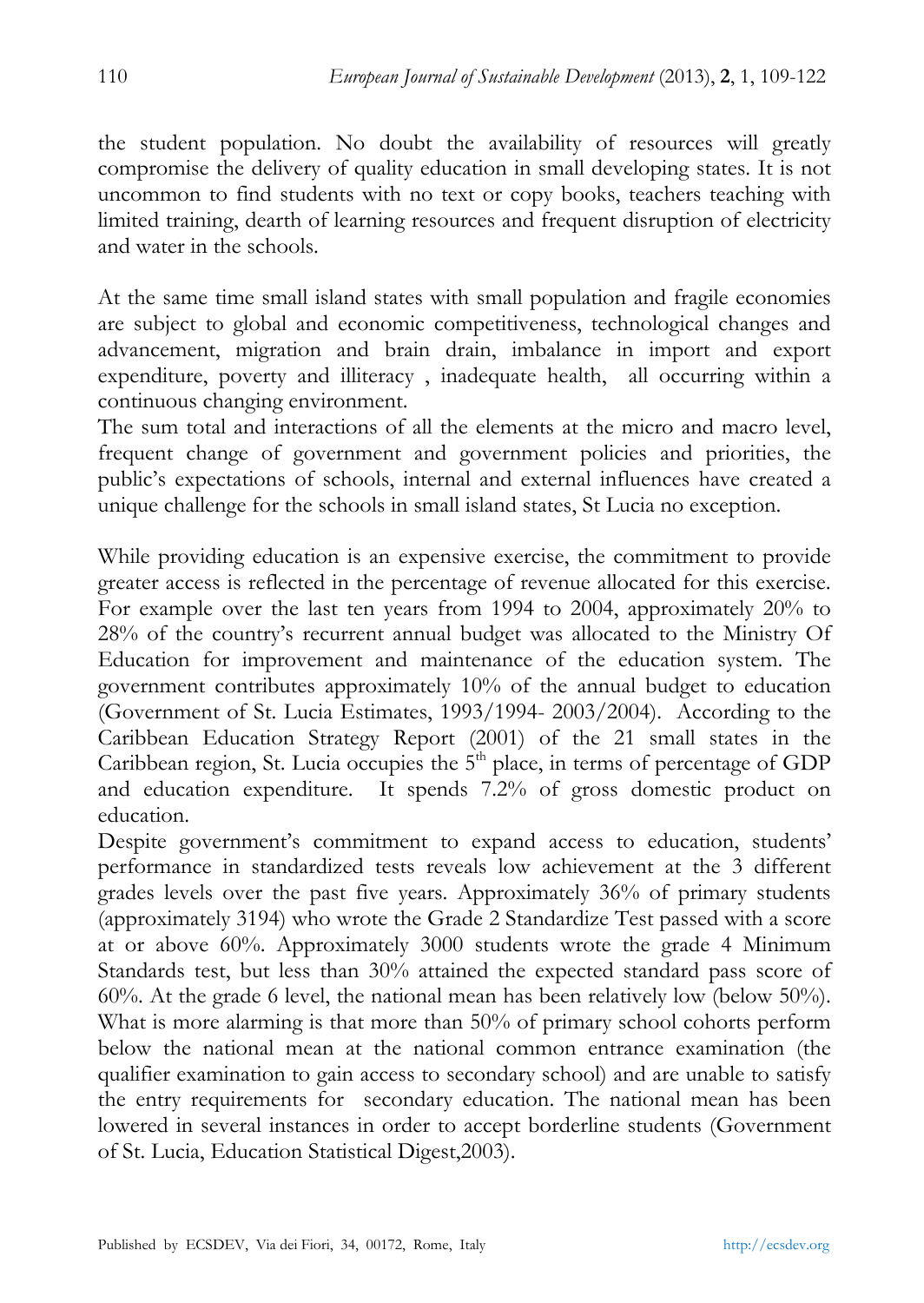It appears that the significant investment made in education does not seem to reflect in students' achievement. The concern for the delivery of quality education has been articulated at governmental and regional level in numerous forums and policy frameworks such as:

- The Organization of Eastern Caribbean States Education development Project (OECS 2001)
- The Future of education in the Caribbean: CARICOM Regional Education Policy (1996)
- Education for All 2000-2015 (OECS 2000)
- St. Lucia sector development Plan 2000-2005 (Ministry of education 2000)

# **2. Quality Education and School Leadership**

This concern for quality education is not unique to St. Lucia. According to Gu (2001, p. 135) 'that concern for quality education seem to be a worldwide issue'. In 1983 the United States Government expressed anxiety over the quality of education delivered in a published article entitled 'A Nation at Risk'.

A variety of factors influence the delivery of quality education, among which leaders appear to play a pivotal role. The association between delivery of quality education and leaders is not new. Harris (2003) claims that the challenges in education are numerous but the potential of leaders to influence schools still remains indisputable, and that the importance of school leaders and school improvement has been demonstrated in both theory and practice. Other Educational researches (Fullan 2003, 2001, Hargreaves 1994, Harris 2003) have attempted to establish the relatedness between leadership and school improvement. Bell et al. (2003) also endorse that that practitioners and policy makers are now acknowledging that school leadership and management play a significant role in developing successful schools.

Ribbins (2001) confirm that the relationship between leadership and school effectiveness is widely accepted by many countries, more so by government ministers who very often rate quality of leadership as a significant factor of effective schools, without understanding or acknowledging that school leaders operate within a context. The relevance of context is critical to school outcomes, but the leader's behaviour has an indirect influence on students' performance (Hallinger and Heck, 1998). Notwithstanding the relevance of context, Aspin et al. (1994) equivocally assert that those who are charged with school leadership and management have a major responsibility for promoting quality education by ensuring that teaching and learning the primary task of schooling, takes place in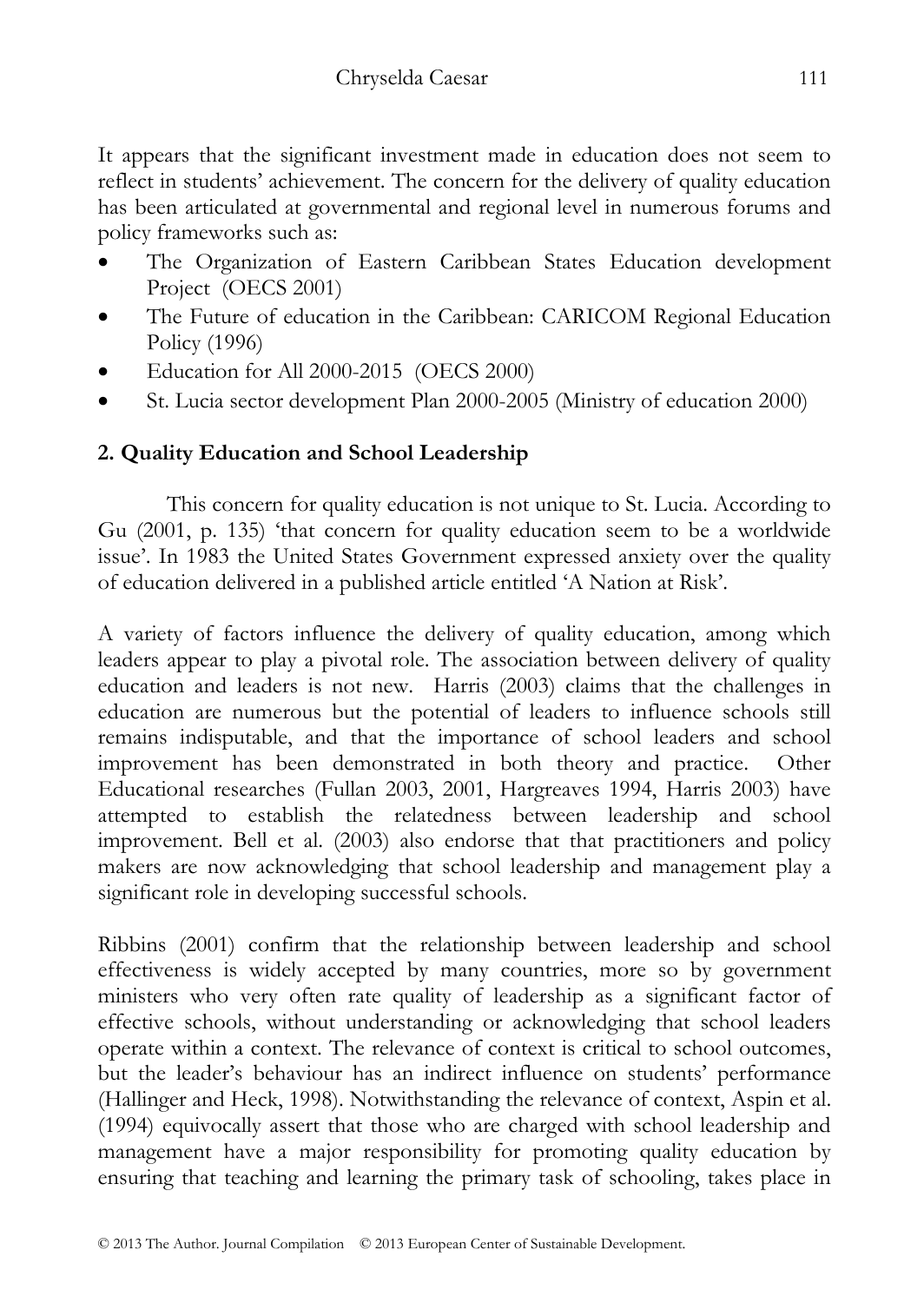the classroom. Considering that the influence of leadership on schools and students' performance remains irrefutable, this paper seeks to undertake:

- 1. A review of leadership models and styles to understand how these concepts are applicable,and,how they may influence school effectiveness in a smalldeveloping state.
- 2. The application of selected models and approaches to school leadership.
- 3. A critique of the application and appropriateness of leadership models

## **3. Overview of leadership Models and Styles**

Harris (2003, p.1) posits 'there is a groundswell towards leadership as empowerment, transformation and community building and away from the great man theory… but there is a powerful argument for looking at alternative ways of leading and looking for competing theories of leadership and challenging the orthodoxy of equating leadership with the efforts of one man'. Sergiovanni (2001, p.55) too seems to share the same sentiment in this expression 'it means that the superhero images of leadership will not work'

The leadership model that is more likely to improve schools will be grounded in collaborative work and team building (Chapman 2003). Sergiovanni (1992) proposed six leadership models for schools based on declining order from highest (best) to lowest.

|                   | Model         | <b>Underlying Features</b>                      |
|-------------------|---------------|-------------------------------------------------|
| 1.(Highest order) | Moral         | Altruistic purpose, shared<br>ideas,<br>moral   |
|                   |               | community                                       |
| $\mathcal{P}$     | Professional  | Rational-technical, sense of responsibility,    |
|                   |               | acceptable professional norms and standards     |
| $\mathcal{E}$     | Technical     | Rational authority, technical expertise, norms, |
|                   |               | rules, guidelines. regulations,                 |
|                   | Psychological | Bargaining skills, reward-incentive, similar to |
|                   |               | transactional model                             |
| 5 (Lowest order)  | Bureaucratic  | Mandate, job description rules, objectives,     |
|                   |               | regulation, time-on- task, chain of command     |

**Table 1** Model proposed by Sergiovanni (1992)

Sergiovanni (1994) argues that schools which operate as community families led by moral leaders are more likely to deliver quality education.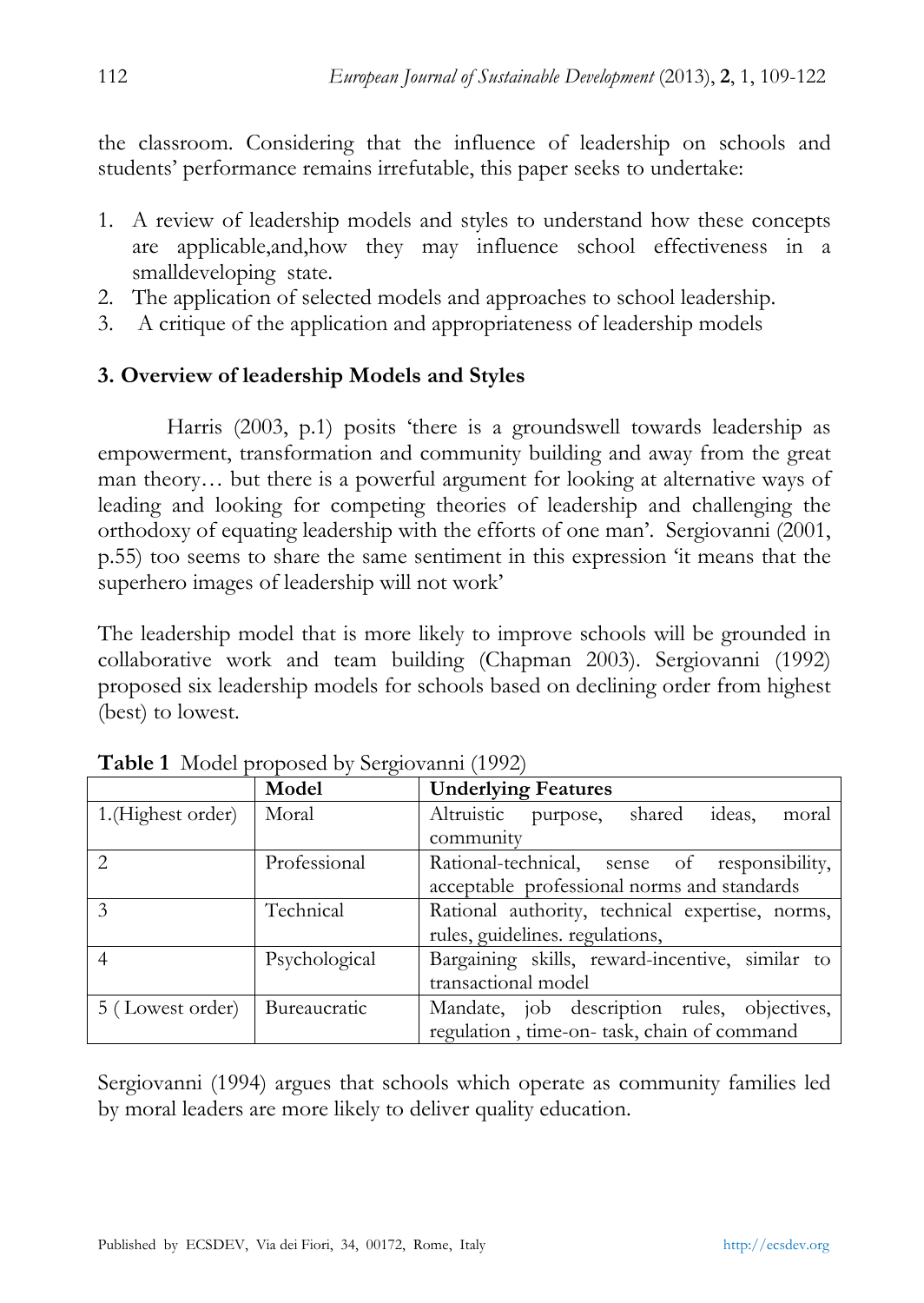Cheng (1994) on the other hand proposed an integrated model from perusing the work of Bolman and Deal (1991) who identified four leadership orientations as: structural, human resource, political and symbolic. He also incorporated Sergiovanni's (1984) models of leadership namely: technical, human, educational, symbolic and cultural in his integrated model. However, he emphasized three primary domains of leadership: the Behavioural, Affective and Cognitive as shown below in table 2.

|                    | Structural     | ייי ה־<br>Human | Political   | Cultural      | Educational       |
|--------------------|----------------|-----------------|-------------|---------------|-------------------|
| Affective          | Feelings       | Social          | Conflict-   | Participation | Professionalism   |
| domain             | express        | Commitment      | Resolution  | cultural of   | pursue            |
|                    | communicate    | Open            | accept-     | excellence    | excellence        |
|                    |                | climate         | diversity   |               |                   |
| <b>Behavioural</b> | Provide        | Social          | Build       | Behaviour-    | Effective         |
| domain             | facilities and | interaction     | alliance    | support       | practices         |
|                    | resources      | friendship      | tactics and | school        | facilitate        |
|                    | Procedure      | collegiality    | power<br>to | culture       | technological     |
|                    | and structure  |                 | implement   | reflect<br>on | change            |
|                    |                |                 | change      | norms         |                   |
|                    |                |                 |             |               |                   |
| Cognitive          | Value policy   | Human value     | Inspire     | Inspire<br>to | Professional      |
| domain             | goal           | social          | highlight   | perform       | development       |
|                    | achievement    | relations       | Understand  | Celebrate     | Develop values    |
|                    |                |                 | meaning     | Visioning     | beliefs to fit in |
|                    |                |                 | Win/win     | Act<br>out    | of<br>era         |
|                    |                |                 | democratic  | vision        | globalization     |
|                    |                |                 | decision-   |               | and technology    |
|                    |                |                 | making      |               |                   |

|  | Table 2 Model proposed by Cheng (1994) |  |
|--|----------------------------------------|--|
|--|----------------------------------------|--|

According to this model proposed by Cheng (1994), leaders should be directed by values, vision and goals (Cognitive), engage the human resource through commitment and participation (Affective) in effective practices (Behaviour) built on alliances and in a spirit of community. However the structural, human, political, cultural and educational leaders place more emphasize as the name implies on certain aspects of the school.

The influence of politics and culture in effective schools was recognized by both Bolman and Deal (1991) and Cheng (1994) through the emergence of the political and cultural leadership models proposed by them. These concepts are built on the recognition that conflicting perspectives are integral elements of organizational life (Ball 1993) where 'competing systems of interpretation' (Silverman (1970, p.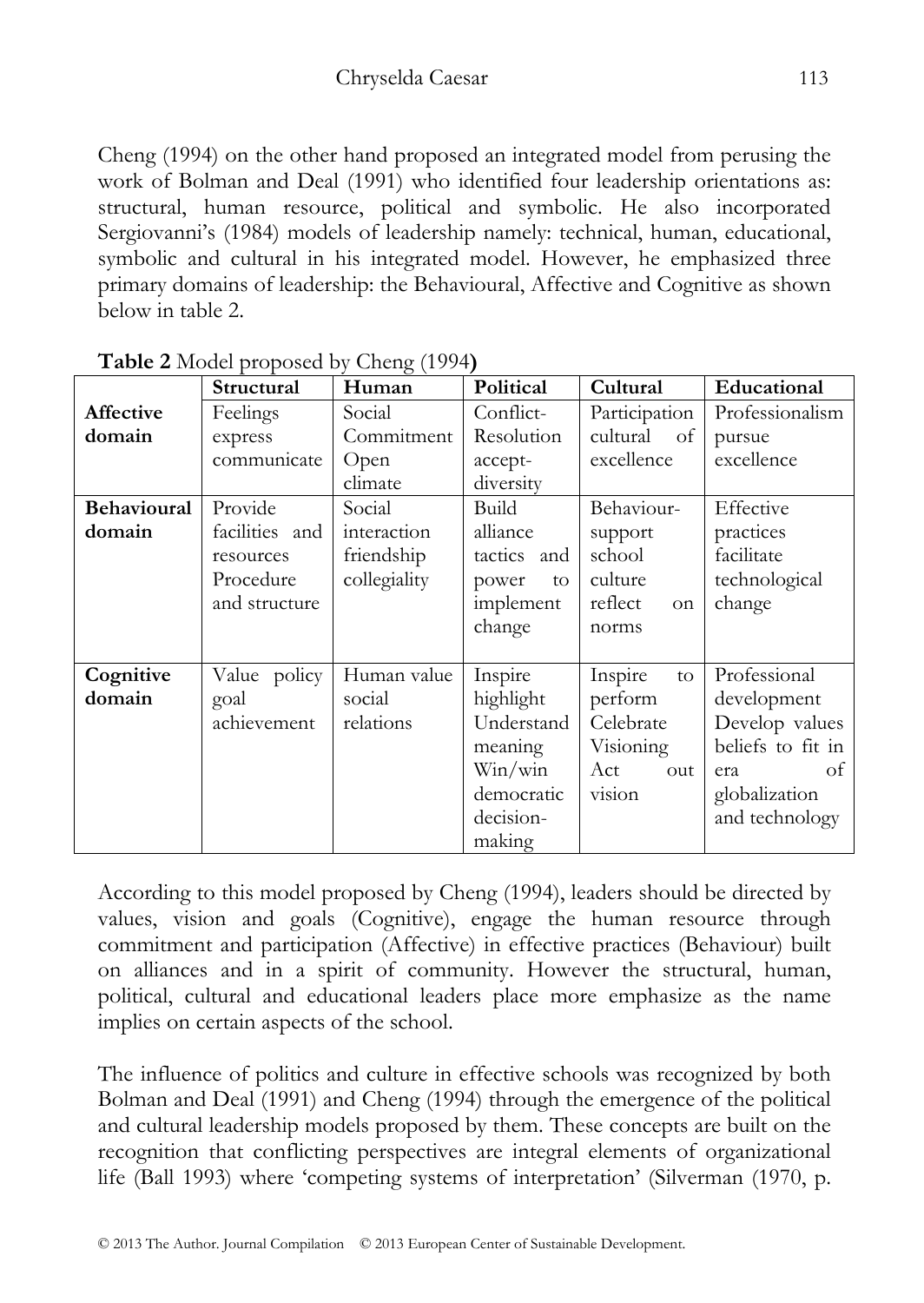38) exist. Deal (1988) and Firestone and Wilson (1989) also highlighted that effective schools have strong cultures.

Bush (1995) identified the following leadership models from the examination of the dynamics of organizations: formal; collegial; political; subjective; ambiguity and cultural. According to these models, the leadership role was dependent on the structure of the organizations, and that the organizations possibly dictated the behaviour of leaders. These models except the cultural model represent primarily traditional styles of leadership. He posits further that 'the six styles are all valid analysis but their relevance varies according to the context. Each organization may require a combination of approaches but no organization can be explained by using only one approach' (p. 142). These leadership models seem to highlight the unique influence of organizations on leadership behaviour. However later Bush and Glover (2002) identified yet a different set of typologies: managerial; instructional; transformational; transactional; participative; post-modern and contingent thus demonstrating alternative ways of explaining school leadership. These examples of leadership share similar characteristics to the models identified by Leithwood et al. (1999).

Leithwood et al. (1999, p. 8-29) proposed a set of six leadership models based on the review of American and UK Educational Journals as follows:

|  | Models           | <b>Underlying Features</b>                 |  |  |  |
|--|------------------|--------------------------------------------|--|--|--|
|  | Instrumental     | Focus on student learning                  |  |  |  |
|  | Morale           | Duties, values, commitment, obligation     |  |  |  |
|  | Participating    | Shared decision making                     |  |  |  |
|  | Managerial       | Target and goals, achievement oriented     |  |  |  |
|  | Contingent       | Adapt to meet demands within context       |  |  |  |
|  | Transformational | Adopts a comprehensive approach to leading |  |  |  |

**Table 3:** Model proposed by Leithwoodet. al. (1999)

The models proposed byLeithwood et al. (1999), Cheng (1994) and Sergiovanni (1992) reflect the four core concepts (human. structural, political and cultural modes of leadership) though they are expressed in different terminologies. They also reflect a departure from the hierarchy to a more egalitarian concept of leadership built upon shared purpose, action within context, participation and development of strong alliances through networking. Further examination of the models reveals that Bush (1995) leadership models are characterized by the nature of the organizations, whereas the other models are defined by the interaction of the people within the organization, implying that people give meaning to organizations and not the other way around.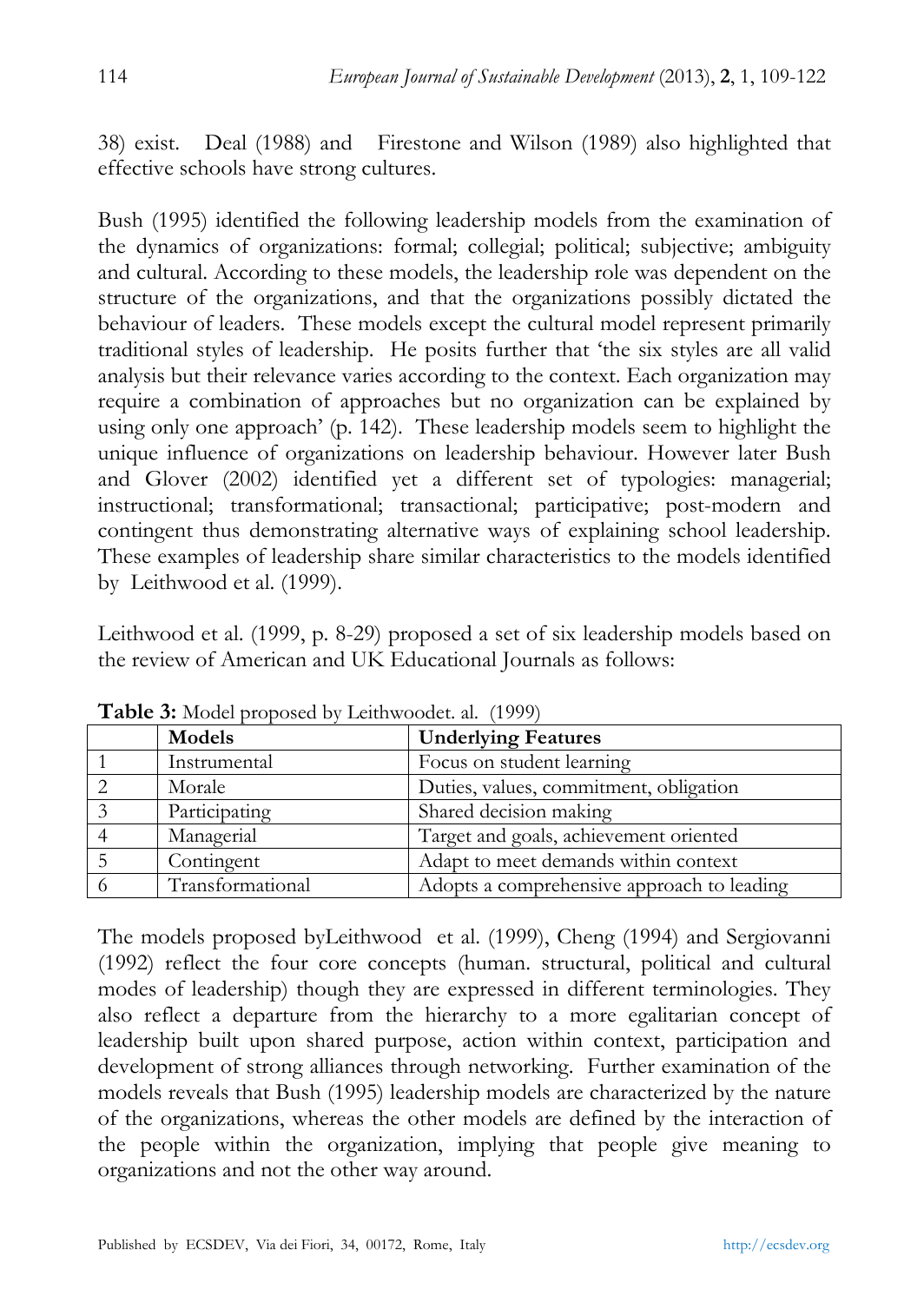It is worthwhile examining the new leadership concept – transformational leadership or leaders of change who inspire and motivate their community of followers through idealized influence based on morale and ethical purpose (Fullan 2003 b).

# **4. New Models of leadership**

New leadership concepts emphasize understanding meaning and promoting shared vision rather than set goals and task accomplishments (Bryman 1996, Fullan 2003 b). They are usually categorized as: transformational charismatic/visionary, transactional and transcendental. They share the common leadership characteristic of heroism, inspirational and charismatic styles of leading (Robinson, 2001).

## **4.1 Transformational and Transactional leadership Approaches:**

Transactional leaders achieve their motives and purpose by fulfilling or satisfying the motives of followers through rewards and incentives (Robinson, 2001). The strength of transactional leadership is dependent on the bargaining skills of the leader (Peeke, 2003). Unlike transactional leaders, transformational leaders engage in transformational change by inspiring their followers. They consider the technical aspect, but the emphasis is on the moral purpose, participation of others, sharing of ideas and resources. Transformational leaders foster learning communities through interactions and problem solving by encouraging enquiry and exploration (Fullan, 2003 b).

With reference to leaders transforming systems, Fullan (2003b, pp. 33-34) admits 'I cannot claim that we know exactly how to accomplish sustainability and system transformation, because no one has ever done it before', but continues to support it by adding 'there is enough theoretical arguments and instance of strategic evidence to build on'. Lakomski (2001, p. 118) from a more critical perspective indicates 'one of the advocatedstrengths of the transformational leader is the ability to transform people and incite them to perform beyond expectations'.

## **4.2 Transcendental leadership:**

Morrison (2002) describes transcendental leadership as one who is deeply committed to service and acts as a servant to serve others so that they can transcend themselves. Sergiovanni (1992) refers to this form of service as servant leadership. Such leaders look at the needs, motives and agendas of collaborators and seek to address them in a non-manipulative way. They engage the community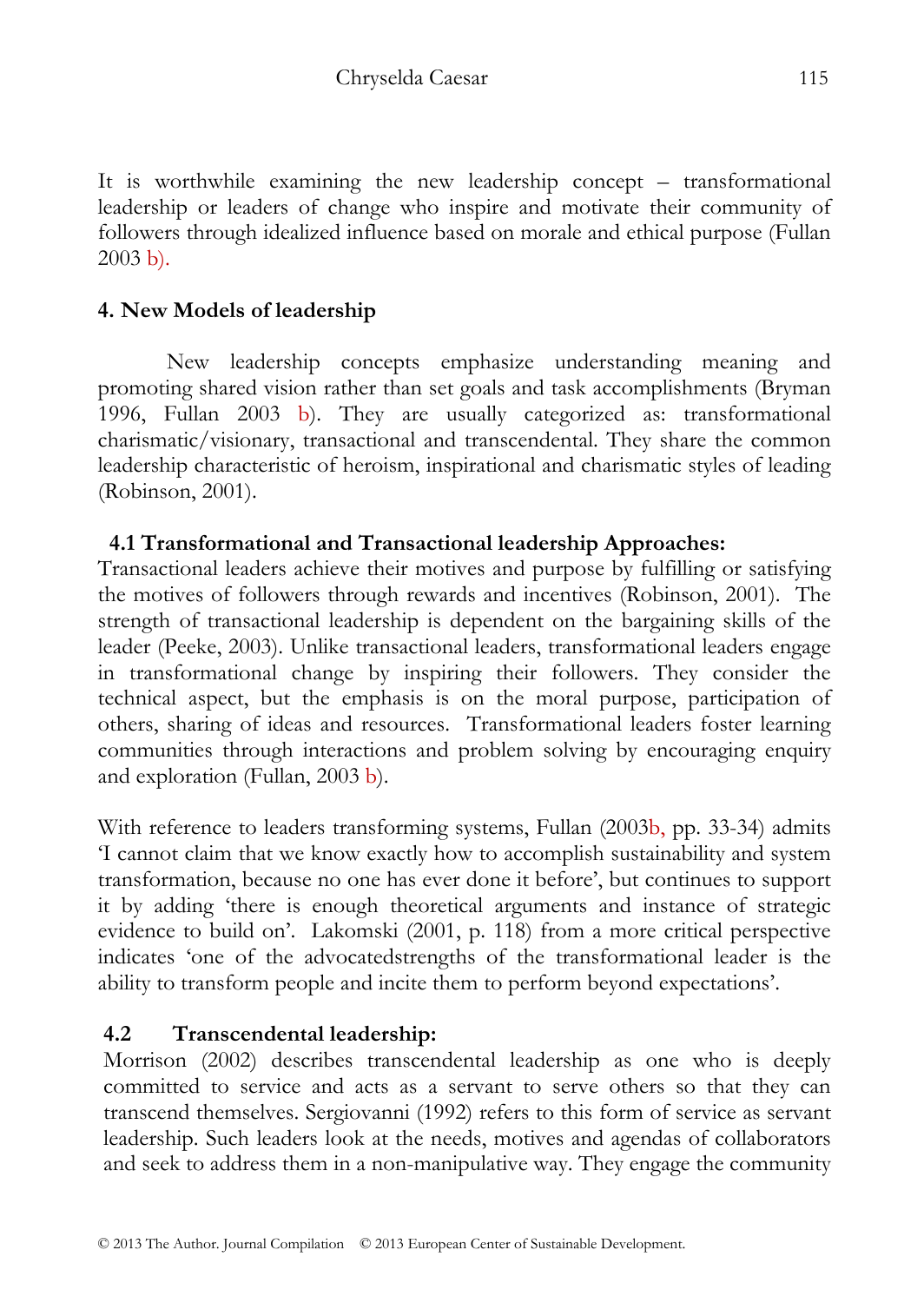by sharing power and decision-making processes. These leaders possess a great sense of vocation which may have stemmed from religious beliefs.

## **5. The application of models and approaches to school leadership**

Ribbins (2001, p.21-32) cautioned against the use of traditional paradigms of leadership in education, explaining that leadership should be studied within situational context. He stated 'I began the notion that the world of the school, and that of the principal within it, is a highly complex one in which to an extent, there are as many realities as there are individuals', and there should be a link between the interactions of agency and structure and the contextual portraits of leadership. Robinson (2001) seems to support Ribbins (2001) by arguing that leadership should be linked to the task structures and recourses, as well as Bryan (1996) who proposed that leadership theories should not be decoupled from organizational context within which they reside.

The new leadership concepts are associated with intangible characteristics of visionary, motivator, transformational qualities, moral purpose and responsibility (Labomski, 2001). Fullan (2003 b), another advocate of the new concept proposed that redefining leadership involves going from splitting responsibilities unilaterally to doing so through dialogues, making appointments, assessable and subjecting performance and results to public scrutiny. Theories provide the platform for good practices or reinforcement of good practices; likewise leadership theories must be relevant for the reinforcement of good practice in education. But Holmes and Wayne (1989) argue that there is no empirical proven theory of school organization and likewise for school leaders. Ribbins (2001) also warns that if researchers of educational management or leadership turn to organizational theory for guidance in an attempt to understand and manage educational institutions, they will not find a single applicable theory but a multiplicity of approaches.

## **6. Critique of the application of selected leadership models**

Traditional leadership theories were based on concepts of schools as organizations, whereby leaders were expected to maintain functional stability within schools. Then, the school leaders' emphasis were on improvement in teaching and learning methods, resources and school facilities, but that approach did not yield the expected outcomes (Cheng, 2002). The all-powerful decision makers were productive in that stable world then (Daft, 1999). However, now in this continuous changing society the search is for leaders who are partners, risktakers and facilitators. Schools are viewed now as communities built on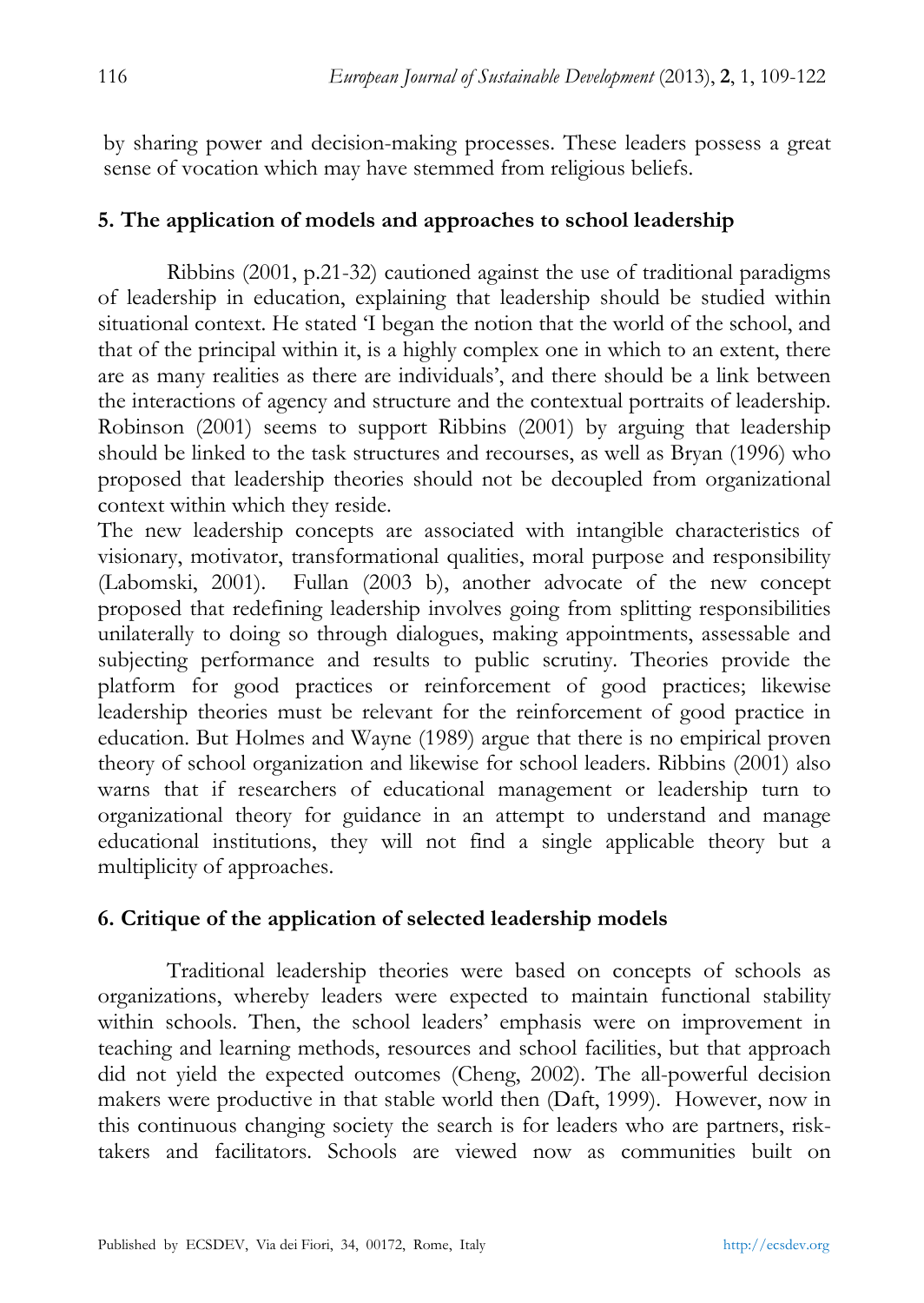relationships, shared values and goals with clear vision and the ability to communicate and build commitment to achieve these goals (Sergiovanni, 1994).

 **6.1 Comparison of leadership models:**The traditional leaders identified by Bush (1995) as formal leaders, and the bureaucratic model which Sergiovanni (1992) identified as the lowest level are greatly simplified in that they considered mainly leadershipbehaviour. This form of leadership focused mainly on people and task and ignored the complexity of processes, interactions, and tensions within organizations, disregarding the external environment, the societal changes and cultural context surrounding their existence.

 There is some degree of uncertainty about collegiality (Bush 1995) as a leadership model but rather as a behaviour as implied by Little (1990). However collegial interaction lays the groundwork for development and a means of generating positive change (Roseholtz, 1989). Examination of the models illustrated in by Sergiovanni (1992) table 1 on page 5; Cheng (1994) table 2 on page 6; and Leithwood et al. (1999) table 3 on page 8, reveal that they identified some similar characteristics (human relations, structural, political and cultural) to the contingency models of leadership by Hoy and Miskel, (2001) that flourished in the 80's. On overview of contingency model is shown below as figure 1.





© 2013 The Author. Journal Compilation © 2013 European Center of Sustainable Development.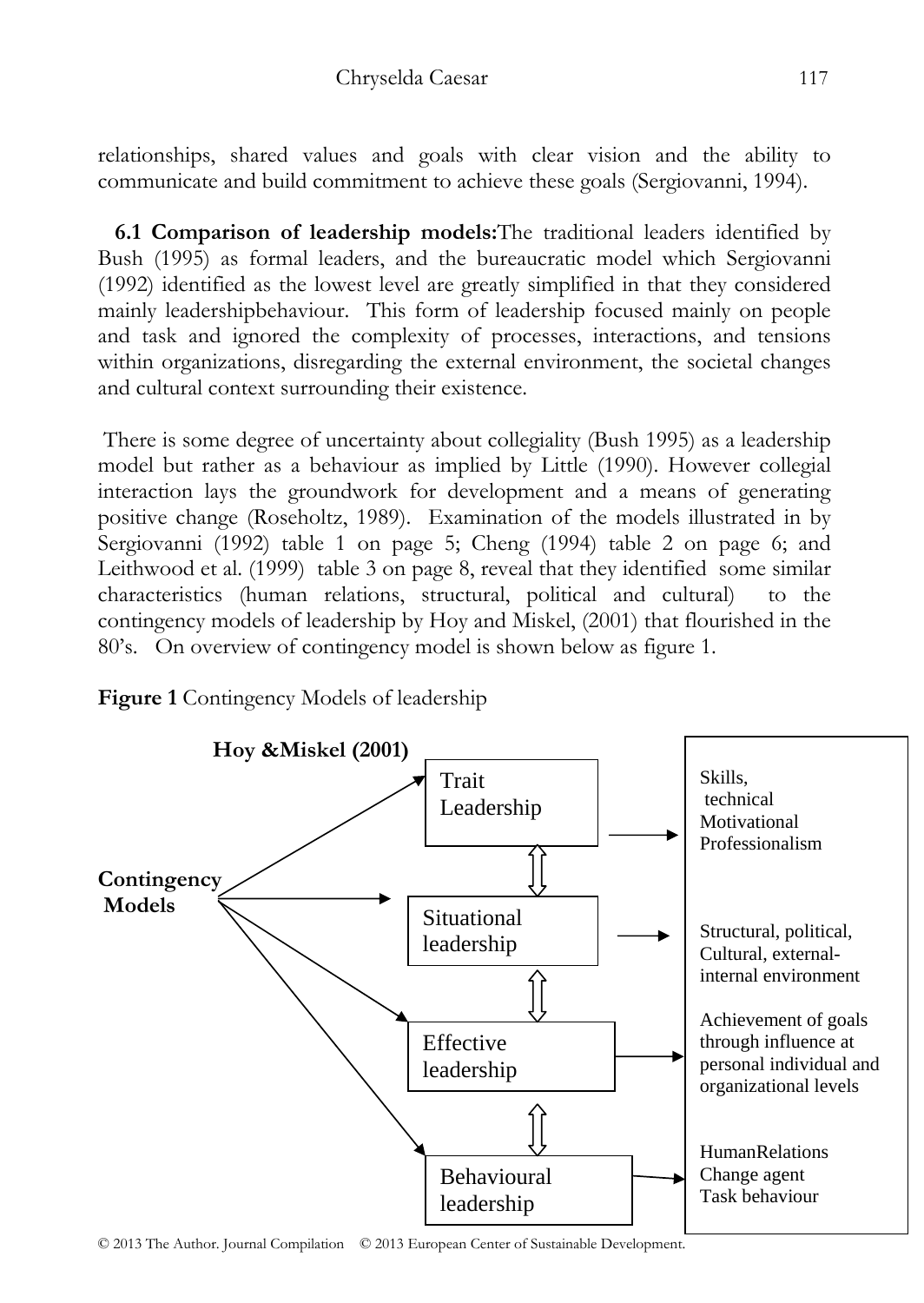However there is an inherent problem because when these models by Sergiovanni (1992), Cheng (1994) and Leithwood et al. (1999) were applied independently they did not yield the expected results. Leaders who employed all the appropriate approaches were hindered by the surrounding internal and external situations. Different contexts and situations required different leader behaviour which in turn impacted on leadership styles (Bryman, 1996). These inherent problems led to the emergence of the contingency concepts by Hoy and Miskel (2001) which seek to emphasize that the characteristics of situations have a direct impact on leadership effectiveness.

The schema shown below, exhibited as figure 2, seeks to emphasize the direct relationship between leader effectiveness and situation/context.



Although it was recognized that situational variables, both predictable and unpredictable impacted and influenced leader effectiveness, it proved difficult to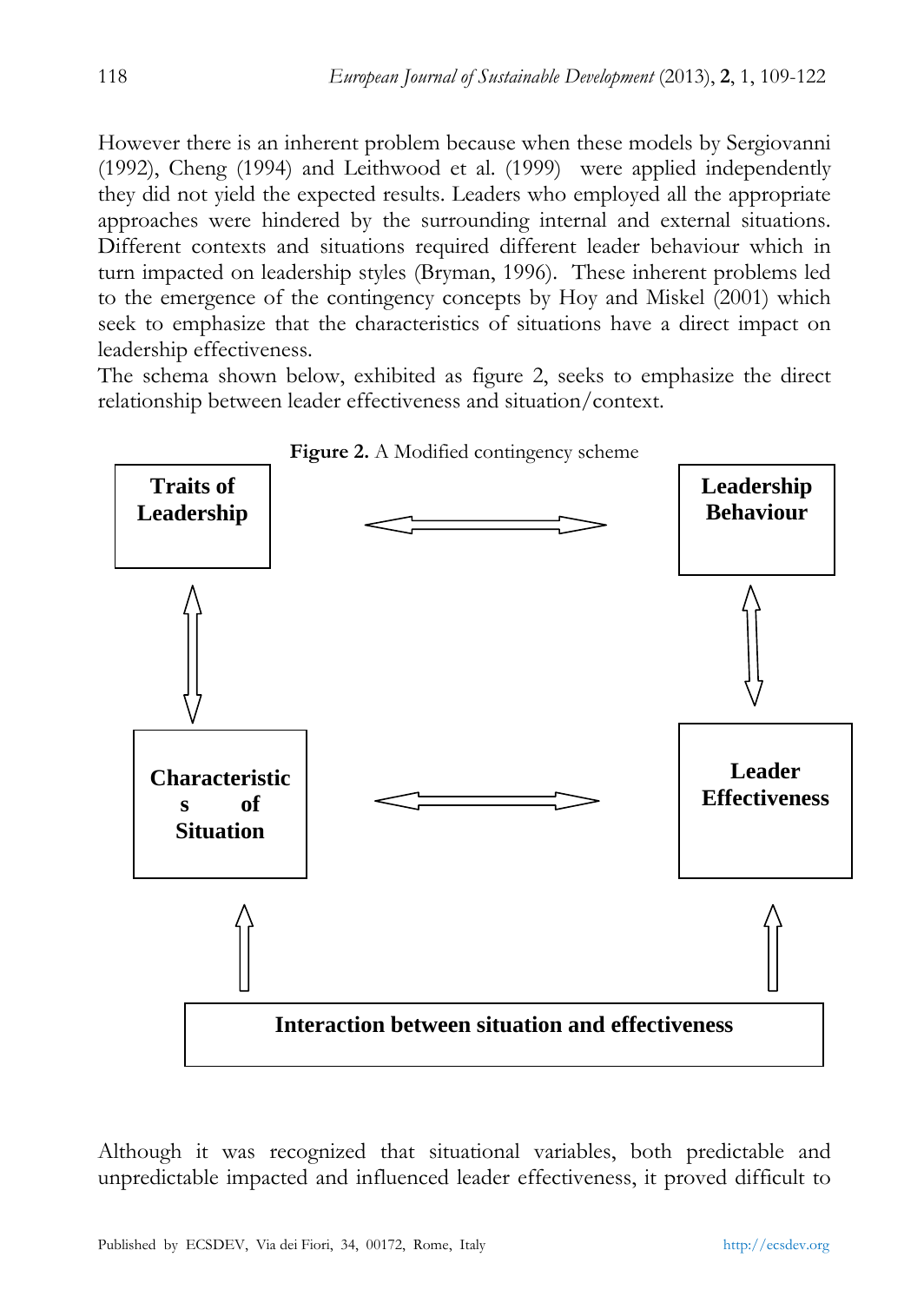answer the question "which style in what special situation" (Hoy &Miskel 2001, p.406). This inherent problem created fresh interest in the new leadership theories as demonstrated by Fullan,  $(2003 a)$  and Morrison  $(2002)$ .

New leadership theories surfaced in the 80's but flourished in the 90's. They evolved primarily to describe politicians and organizational leaders but later the concept was transferred to schools (Hallinger and Heck, 2002). They differ from the other models in that their leader concept is grounded in meaning, inspiration and vision with less emphasis on leader behaviour / tasks, situational influences, factors that are closely linked to school effectiveness.

 They focused on one leader at the top who appealed to followers' emotions rather than intelligence. Charismatic leader akin to the great man theory is distinguished by strong moral convictions, dominance and influence over beliefs values and behaviour by sharing impressions visions of the future with followers (Fullan, 2003 b). Such leaders are positioned to create major cultural changes, a key component of capacity building within organizations.

# **Conclusion**

Recognition of inadequacies of traditional models (Bryman, 1996) led to the emergence of the transformational model which was supposed to synthesize all the main concepts and address all noted weakness but, with one major difference. Transformational leadership beliefs are driven by a noble and morale purpose. Among their numerous characteristics, they are charismatic, visionaries, change agents, inspire commitment and trust, sustain and manage culture of excellence, risk-takers, share power, champion the needs of followers, goal oriented, manage conflicts, inspirational motivators, behaviour mirrors beliefs ( Leithwood et al. 1999, Fullan 2001, 2003 a).

Yukl (1994) argues new leaders create but cannot sustain change. Sustaining change, a feature of transactional leadership similar to the psychological model referred to by Sergiovanni (1994) engage their followers through reimbursements and rewards in exchange for service (elements of micro politics). Inherent weakness in the new leadership models are: leadership resides in one person, and situations and context can facilitate or weaken effects of charismatic or transformational leaders. They appeal to the cultural and symbolic aspects of organization but down play the technical, interpersonal and structural components of organizations (Yukl, 1994). Perhaps these new leadership models might be useful if massive one time changes are required otherwise they may not be functional in school situations.

While there is an urgent need to develop theories to address the multidirectional, complex, instability and unpredictability of school, these theories must be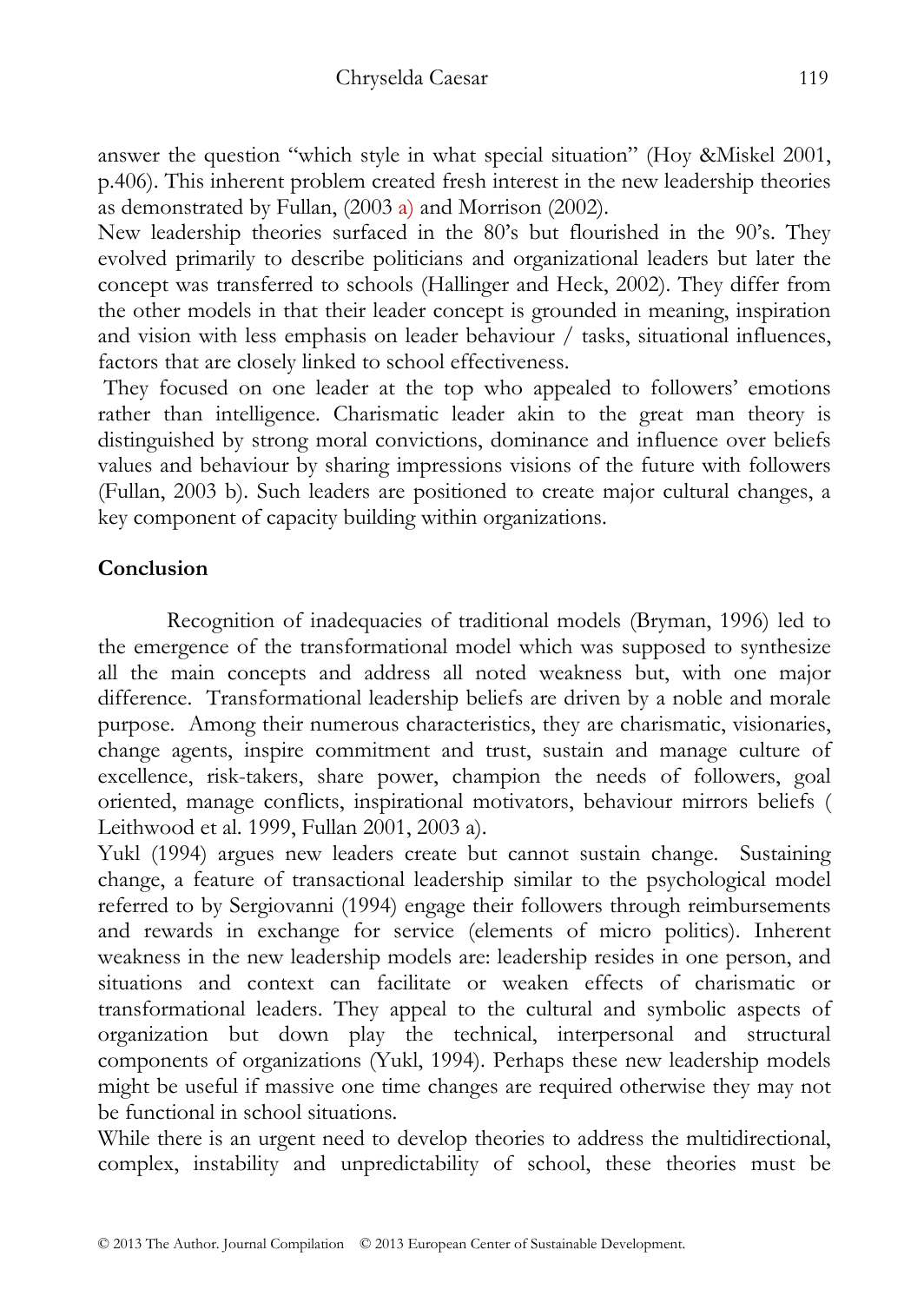grounded and backed by practice (Cheng, 2002) to assist leaders in making the paradigm shift form the traditional to the new. Leithwood et al. (2002) cautioned that "many limitations of a theoretical and methodological nature remain in research on transformational leadership carried out to date". Besides there is a great deal of uncertainty over which theory is suitable due to lack of empirical evidence. Herein lies some of the weaknesses, and basis for cautious implementation ofleadership modelsin varied school contexts and landscapes.

#### **References**

- Aspin, N. D., Chapman, D. J., Wilkinson, R. V. (1994) Quality Schooling: *A pragmaticApproach to Some Current Problems Topics and Issues,* London*,*Cassell.
- Ball, S. J. (1993) The Micro politics of the School: *Towards a theory of school organization,* UK, Clays Ltd.
- Bell,l., Bolam, R.,Cubillo, L. (2003) Foul is Fair and Fair is Foul: *Conducting a Systematic Review of an Aspect of Leadership and Management* in Anderson, L. and Bennett, N. (eds) Developing Educational Leadership: *Using Evidence for Policyand Practice*, London, Sage Publications Ltd.
- Bolam, L. G., Deal, T. E. (1991) Images of Leadership Cambridge, HarvardUniversity
- Bryman, A., (1996) *Leadership in Organization*, London, Sage.
- Bush, T. (1995) *Theories of educational Management,*London, Paul Chapman
- Bush, T and Glover, d. (2002) *School Leadership: Concepts and Evidence*, Nottingham, NationalCollege for School Leadership.
- Chapman, C. (2003) Building the Leadership Capacity for School Improvement: *A CaseStudy* in Harris, A., Day, C., et al. (eds) *Effective Leadership for SchoolImprovement*, London, RoutledgeFalmer.
- Cheng, C. Y. (2002) The Changing Context of School Leadership: *Implications ofParadigm shift* in Leithwood, K., Hallinger, P. (eds) Second International Handbook of educational Leadership and Administration, London, Kluwer Academic Publishers.
- Cheng, Y. C. (1994) Principals Leadership as a Critical Indicator of school performance: *Evidence from multi-levels of Primary schools, School Effectiveness and School Improvement*, 5(3), 299-317.
- Daft, L. R. (1999) *Leadership Theory and Practice*, USA, GeorgeProvel.
- Deal, E. T. (1988) *The Symbolism of Effective Schools* in Westoby, A. (ed ) *Culture andPower in Educational Organization,* England, Open University Press.
- OECS (2000) Education for All 2000-2015,OECS
- Firestone, A. W., Wilson, L. B. (1989) Using Bureaucratic and Cultural Linkages to Improve Instruction: *The Principals Contribution* in Burdin L. J. (ed) School Leadership: *A Contemporary Reader* London, Sage Publications Inc.
- Fullan, M. (2003,a) *Change Forces with a Vengeance,* London, RoutledgeFalmer
- Fullan, M. (2001) *The New Meaning of educational Change*, 3rdedn. New York, Teachers College Press.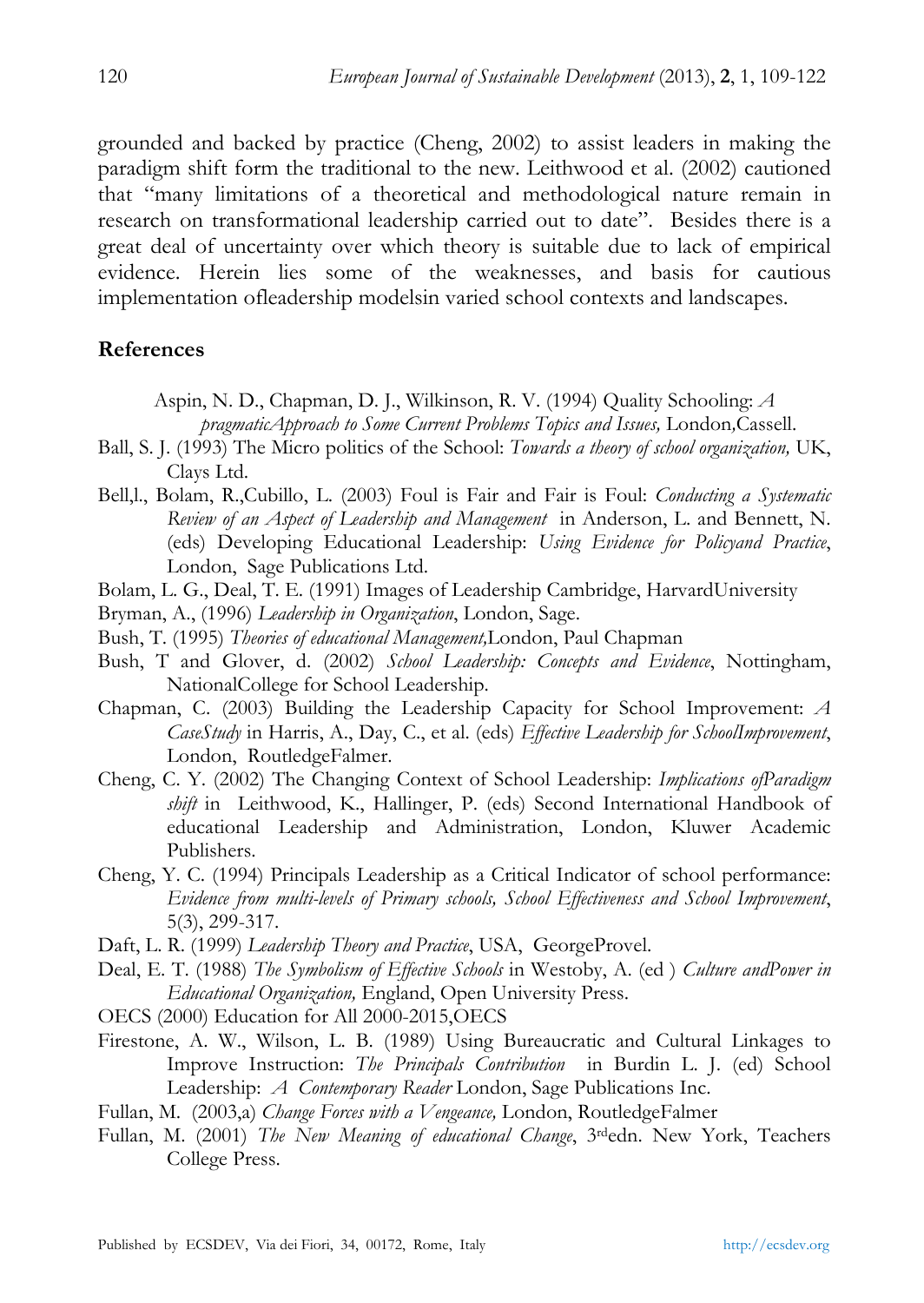- Fullan, M. (2003 b,) *The Morale Imperative of School Leadership*, London, Sage Publications.
- Government of St Lucia Estimates, 1993/1994- 2003/2004)
- Government of St. Lucia (2003) Education Statistical Digest, Ministry of Education.
- Gu, M. (2001) Systems of Quality and Quality Assurance in Basic Education: *Perspectives from Mainland China* in Wong, K, C., Evers, W. S. (eds) Leadership for School Quality, London, RoutledgeFalmer
- Hallinger, P., Heck, H. R. (1998) The Principal's role in School Effectiveness*: A ReviewOf Empirical Research* in Educational Administration Quarterly, 32, 1:5-144
- Hallinger, P., Heck, H. R. (2002) What do you Call People with Vision? *The role ofVision Mission and Goals in School Leadership and Improvement* in Leithwood, K., Hallinger, P. (eds) Second International Handbook of educational Leadership and Administration, London, Kluwer Academic Publishers.
- Hargreaves, A. (1994) Changing Teachers Changing Times: *Teachers Work and CultureIn the Post Modern Age*, New York, Teachers College Press.
- Harris, A. (2003) The changing Context of Leadership *Research:Leading and Practice* in Harris, A., Day, C,. et al.(eds) *Effective Leadership for School Improvement*, London, RoutledgeFalmer
- Holmes, M., Waynne, E. (1989) Making The School an Effective Community: *BeliefsPractice and Theory in School Administration*, London, Falmer Press
- Hoy, K, W., Miskel, G, C. ( 2001) Educational Administration- *Theory Research andPractice*, New York, McGraw-Hill.
- Lakomski, G. (2001) Paradoxes *and New Direction* in Wong, K, C., Evers, W. S. (eds) *Leadership for School Quality*, London, RoutledgeFalmer
- Leithwood, K,. Tomlinson, D., Genge, M. (2002) *Transformational Leadership* in Leithwood, K., Hallinger, P. (eds) Second International Handbook of educational Leadership and Administration, London, Kluwer Academic Publishers.
- Leithwood, K., Janzi, T. and Steinbach, R. (1999) *Changing Leadership for Changing Times*, Burkingham, Open University Press.
- Little, J. W. (1990) The Resistance of Privacy: *Autonomy and Initative in Teachers'Professional Relations,* Teachers College Record, 91: 500-36.
- Morrison, K. (2002) School Leadership and Complexity Theory, London, RoutledgeFalmer.
- Peeke, G. (2003) Leadership in Further Education in Brundrett, M., Burton, N., Smith, S. (eds) Leadership in Education, London, Sage Publications Ltd.
- Ribbins, P. (2001) Regarding Principals: *Leadership effects and Effectiveness andImprovement of Schools* in Wong, K, C., Evers, W. S. (eds) *Leadership forSchool Quality*, London, RoutledgeFalmer
- Rosenholtz, S. (1989) *Teacher's Workplace: The Social organization of Schools,*New York, Longman.
- Sergiovanni,T. J.(2001) *Leadership: What's In It For Schools*, London, RoutledgeFalmer
- Sergiovanni, T. J. (1994) *Building Community in Schools*, San Francisco, Jossey-Bass
- Sergiovanni, T. J. (1984) Leadership and Excellence in Schools-*How to get extraperformance in Schools,*New York, Harcourt Brace.
- Sergiovanni, T. J. (1992) Moral Leadership, San FranciscoJossey -Bass